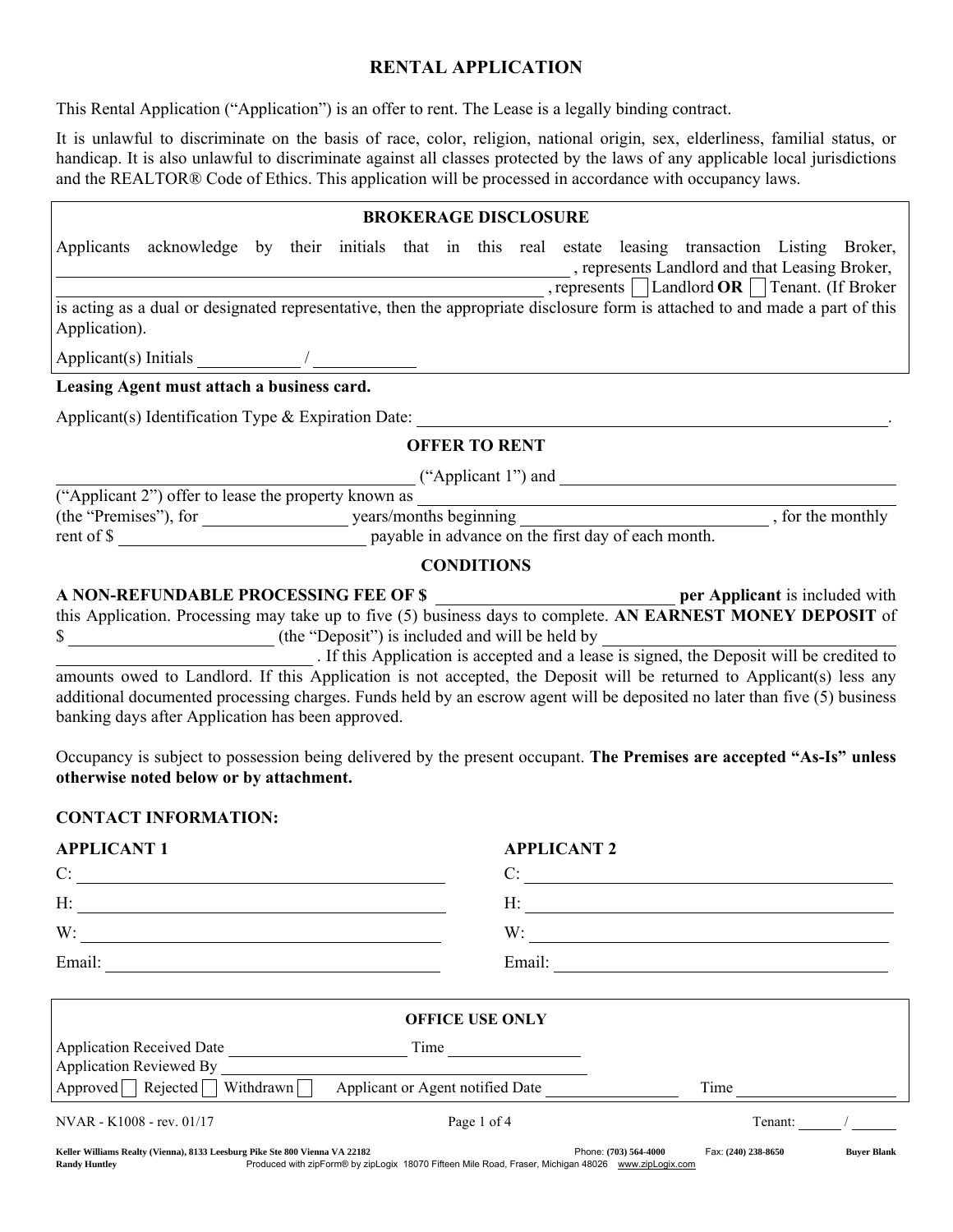### APPLICANTS AGREE AND UNDERSTAND THAT:

- 1. This Application, each occupant and each pet are subject to acceptance and approval by Landlord.
- 2. Listing Broker is obligated to present all Applications to Landlord until a lease is signed.
- 3. Landlord and Listing Broker may rescind acceptance and resume marketing the Premises at any time until a lease is signed.
- 4. Proof of current income is required. For example:
	- a. Latest Pay Statements/Stubs
	- b. Last 2 years' Form W-2 for hourly or weekly pay persons
	- c. Last 2 years' Form 1040 and Schedule C (if applicable) of self-employed or persons with tip income
	- d. Copy of LES and orders for military
- 5. This Application consists of four (4) pages which must be completed in full. Incomplete or missing information will result in delay of a decision. Willful misrepresentation may be grounds for invalidating a lease.
- 6. A draft of the proposed lease may be reviewed through Listing Broker. If Landlord and Applicant(s) cannot agree on terms, the Deposit will be returned.
- 7. Applicant(s) must present valid photo identification or two (2) forms of ID before signing the lease.
- 8. Applicant(s) is responsible for obtaining property and liability insurance (Renter's Insurance) and assuming utility accounts where required before occupying the Premises.
- 9. Any move-in fees and utility deposits are the responsibility of Applicant(s).
- 10. Only those persons listed in Application are to live in the Premises.
- 11. The Premises are not to be used for business except with full knowledge and consent of Landlord and in conformity with all applicable laws and regulations.
- 12. Applicant(s) has no lease hold interest until a lease is signed.

I/we agree to the above conditions and authorize the firm processing this Application to verify any information contained herein and to perform any credit or investigative inquiries necessary to properly evaluate this Application, and any renewal. If any information is found to be false or misleading, the Application may be rejected.

| Applicant 1 Signature         |                                       | Date     | Applicant 2 Signature                 |                    |            | Date     |
|-------------------------------|---------------------------------------|----------|---------------------------------------|--------------------|------------|----------|
|                               | <b>APPLICANT1</b>                     |          |                                       | <b>APPLICANT 2</b> |            |          |
| Full Name                     |                                       |          | Full Name                             |                    |            |          |
| Date of Birth                 | <b>SSN/TIN</b>                        |          | Date of Birth                         |                    | SSN/TIN    |          |
| <b>Current Street Address</b> |                                       |          | <b>Current Street Address</b>         |                    |            |          |
| City                          | State                                 | Zip      | City                                  | State              |            | Zip      |
| From:<br>Dates of Occupancy   | \$<br>Rent                            | Mortgage | From:<br>Dates of Occupancy           | To:                | \$<br>Rent | Mortgage |
|                               | Landlord/Management/Mortgage Co. Name |          | Landlord/Management/Mortgage Co. Name |                    |            |          |
| Phone#                        | Email                                 |          | Phone#                                |                    | Email      |          |
| Reason for Moving             |                                       |          | Reason for Moving                     |                    |            |          |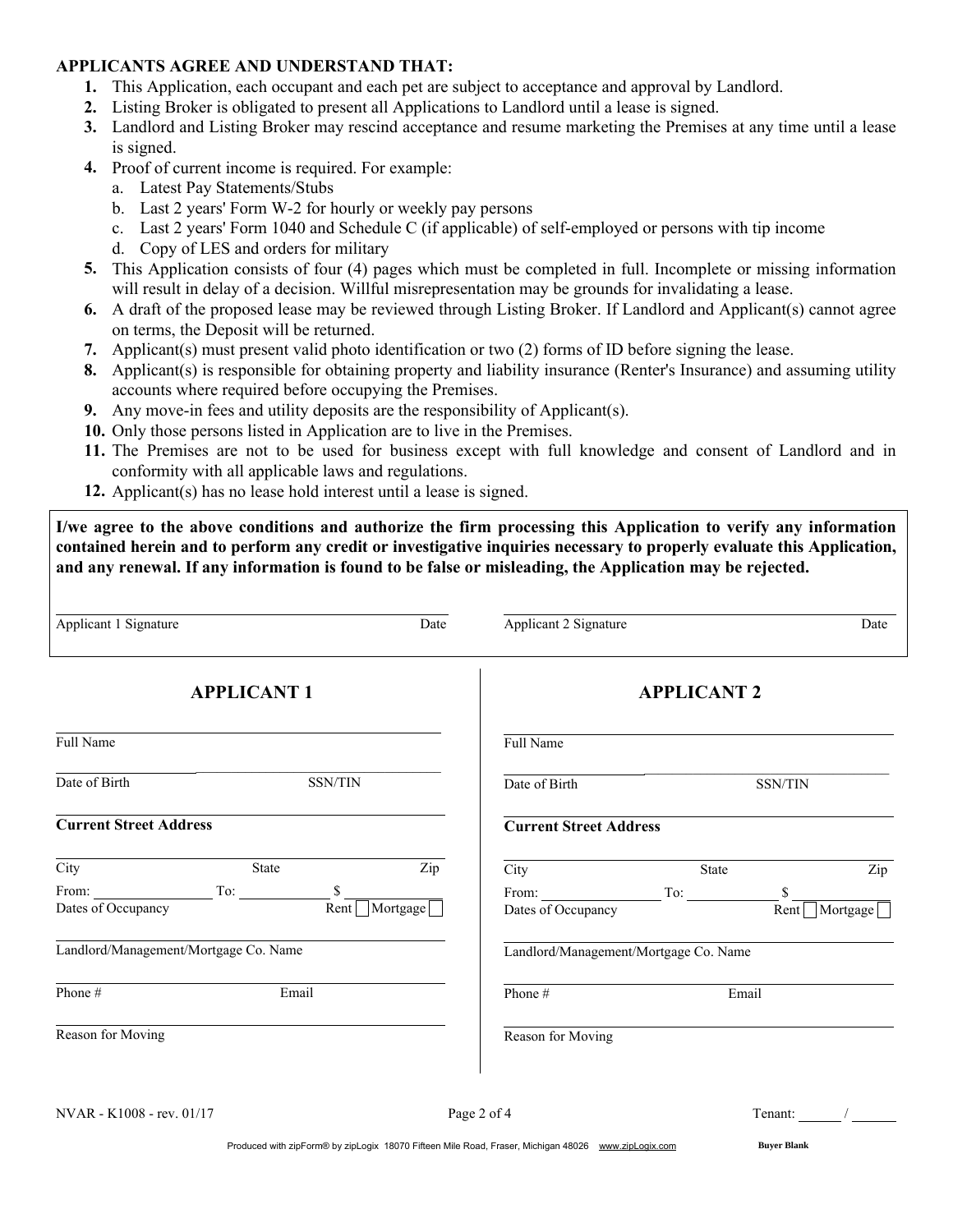# APPLICANT 1

# APPLICANT 2

| <b>Previous Street Address</b> |                                                                                                                                                                                                                                                                                                                                                                                                                  |                  | <b>Previous Street Address</b>                                                                                 |                                                                                                                       |                                                                                                                                                                                                                                                                                                                                                                                                              |       |
|--------------------------------|------------------------------------------------------------------------------------------------------------------------------------------------------------------------------------------------------------------------------------------------------------------------------------------------------------------------------------------------------------------------------------------------------------------|------------------|----------------------------------------------------------------------------------------------------------------|-----------------------------------------------------------------------------------------------------------------------|--------------------------------------------------------------------------------------------------------------------------------------------------------------------------------------------------------------------------------------------------------------------------------------------------------------------------------------------------------------------------------------------------------------|-------|
| City                           | State                                                                                                                                                                                                                                                                                                                                                                                                            | $\overline{Zip}$ | City                                                                                                           | State                                                                                                                 |                                                                                                                                                                                                                                                                                                                                                                                                              | Zip   |
|                                |                                                                                                                                                                                                                                                                                                                                                                                                                  |                  |                                                                                                                |                                                                                                                       |                                                                                                                                                                                                                                                                                                                                                                                                              |       |
|                                | From: $\overline{\text{To:}}$ To: $\overline{\text{Rent}}$ Mortgage                                                                                                                                                                                                                                                                                                                                              |                  | From: $\frac{\text{From:}}{\text{Dates of Occupancy}}$ To: $\frac{\text{S}}{\text{Rent} \cap \text{Mortgage}}$ |                                                                                                                       |                                                                                                                                                                                                                                                                                                                                                                                                              |       |
|                                | Landlord/Management/Mortgage Co. Name                                                                                                                                                                                                                                                                                                                                                                            |                  | Landlord/Management/Mortgage Co. Name                                                                          |                                                                                                                       |                                                                                                                                                                                                                                                                                                                                                                                                              |       |
| Phone $#$                      | Email                                                                                                                                                                                                                                                                                                                                                                                                            |                  | Phone $#$                                                                                                      |                                                                                                                       | Email                                                                                                                                                                                                                                                                                                                                                                                                        |       |
| Reason for Moving              |                                                                                                                                                                                                                                                                                                                                                                                                                  |                  | Reason for Moving Reason for Moving                                                                            |                                                                                                                       |                                                                                                                                                                                                                                                                                                                                                                                                              |       |
|                                | <b>EMPLOYMENT</b>                                                                                                                                                                                                                                                                                                                                                                                                |                  |                                                                                                                | <b>EMPLOYMENT</b>                                                                                                     |                                                                                                                                                                                                                                                                                                                                                                                                              |       |
|                                |                                                                                                                                                                                                                                                                                                                                                                                                                  |                  | 1. Current Company Name                                                                                        |                                                                                                                       |                                                                                                                                                                                                                                                                                                                                                                                                              |       |
| Current Company Name           |                                                                                                                                                                                                                                                                                                                                                                                                                  |                  |                                                                                                                |                                                                                                                       |                                                                                                                                                                                                                                                                                                                                                                                                              |       |
|                                |                                                                                                                                                                                                                                                                                                                                                                                                                  |                  |                                                                                                                |                                                                                                                       |                                                                                                                                                                                                                                                                                                                                                                                                              |       |
|                                |                                                                                                                                                                                                                                                                                                                                                                                                                  |                  |                                                                                                                |                                                                                                                       |                                                                                                                                                                                                                                                                                                                                                                                                              |       |
|                                | $\frac{\text{d}}{\text{Position/Rank}}$ $\frac{\text{s}}{\text{Income}}$                                                                                                                                                                                                                                                                                                                                         | /year            | $\frac{\text{Position/Rank}}{\text{Location/Rank}}$                                                            |                                                                                                                       |                                                                                                                                                                                                                                                                                                                                                                                                              | /year |
|                                |                                                                                                                                                                                                                                                                                                                                                                                                                  |                  |                                                                                                                |                                                                                                                       |                                                                                                                                                                                                                                                                                                                                                                                                              |       |
| Supervisor Name                | <u> 1990 - Johann John Stone, markin samti som blev store og store og store og store og store og store og store o</u>                                                                                                                                                                                                                                                                                            | Phone            | Supervisor Name                                                                                                | <u> 1989 - Johann Harry Harry Harry Harry Harry Harry Harry Harry Harry Harry Harry Harry Harry Harry Harry Harry</u> |                                                                                                                                                                                                                                                                                                                                                                                                              | Phone |
|                                |                                                                                                                                                                                                                                                                                                                                                                                                                  |                  | 2. Previous Company Name                                                                                       |                                                                                                                       |                                                                                                                                                                                                                                                                                                                                                                                                              |       |
|                                | 2. Previous Company Name                                                                                                                                                                                                                                                                                                                                                                                         |                  |                                                                                                                |                                                                                                                       |                                                                                                                                                                                                                                                                                                                                                                                                              |       |
|                                | $\begin{array}{c}\n\text{From:}\n\end{array}$ To:                                                                                                                                                                                                                                                                                                                                                                |                  |                                                                                                                | $\begin{array}{c}\n\text{From:}\n\end{array}$ To:                                                                     |                                                                                                                                                                                                                                                                                                                                                                                                              |       |
|                                | Location Dates of Employment                                                                                                                                                                                                                                                                                                                                                                                     |                  | Location Dates of Employment                                                                                   |                                                                                                                       |                                                                                                                                                                                                                                                                                                                                                                                                              |       |
|                                |                                                                                                                                                                                                                                                                                                                                                                                                                  |                  | $\frac{1}{\text{Position/Rank}}$ $\frac{1}{\text{hcome}}$                                                      |                                                                                                                       |                                                                                                                                                                                                                                                                                                                                                                                                              | /year |
|                                |                                                                                                                                                                                                                                                                                                                                                                                                                  |                  |                                                                                                                |                                                                                                                       |                                                                                                                                                                                                                                                                                                                                                                                                              |       |
| Supervisor Name                | <u> 1980 - Andrea Britain, amerikan personal (</u>                                                                                                                                                                                                                                                                                                                                                               | Phone            | Supervisor Name                                                                                                |                                                                                                                       |                                                                                                                                                                                                                                                                                                                                                                                                              | Phone |
|                                | <b>ADDITIONAL INCOME</b>                                                                                                                                                                                                                                                                                                                                                                                         |                  |                                                                                                                | <b>ADDITIONAL INCOME</b>                                                                                              |                                                                                                                                                                                                                                                                                                                                                                                                              |       |
|                                |                                                                                                                                                                                                                                                                                                                                                                                                                  | /year            |                                                                                                                | \$                                                                                                                    |                                                                                                                                                                                                                                                                                                                                                                                                              | /year |
| Source                         | Amount                                                                                                                                                                                                                                                                                                                                                                                                           |                  | Source                                                                                                         |                                                                                                                       | Amount                                                                                                                                                                                                                                                                                                                                                                                                       |       |
|                                | <b>DEBTS</b> (List major loans or credit card debt)                                                                                                                                                                                                                                                                                                                                                              |                  |                                                                                                                |                                                                                                                       |                                                                                                                                                                                                                                                                                                                                                                                                              |       |
| Type of Loan                   | Creditor                                                                                                                                                                                                                                                                                                                                                                                                         |                  | Balance                                                                                                        |                                                                                                                       | Monthly Payment                                                                                                                                                                                                                                                                                                                                                                                              |       |
|                                | 2. $\qquad \qquad$                                                                                                                                                                                                                                                                                                                                                                                               |                  |                                                                                                                |                                                                                                                       |                                                                                                                                                                                                                                                                                                                                                                                                              |       |
|                                | <b>ASSETS</b> (Submit supporting documentation if necessary for qualification)                                                                                                                                                                                                                                                                                                                                   |                  |                                                                                                                |                                                                                                                       |                                                                                                                                                                                                                                                                                                                                                                                                              |       |
| Type of Asset                  |                                                                                                                                                                                                                                                                                                                                                                                                                  |                  |                                                                                                                | Value                                                                                                                 |                                                                                                                                                                                                                                                                                                                                                                                                              |       |
|                                | 2. $\frac{1}{\sqrt{1-\frac{1}{2}}\sqrt{1-\frac{1}{2}}\sqrt{1-\frac{1}{2}}\sqrt{1-\frac{1}{2}}\sqrt{1-\frac{1}{2}}\sqrt{1-\frac{1}{2}}\sqrt{1-\frac{1}{2}}\sqrt{1-\frac{1}{2}}\sqrt{1-\frac{1}{2}}\sqrt{1-\frac{1}{2}}\sqrt{1-\frac{1}{2}}\sqrt{1-\frac{1}{2}}\sqrt{1-\frac{1}{2}}\sqrt{1-\frac{1}{2}}\sqrt{1-\frac{1}{2}}\sqrt{1-\frac{1}{2}}\sqrt{1-\frac{1}{2}}\sqrt{1-\frac{1}{2}}\sqrt{1-\frac{1}{2}}\sqrt{$ |                  |                                                                                                                |                                                                                                                       |                                                                                                                                                                                                                                                                                                                                                                                                              |       |
|                                |                                                                                                                                                                                                                                                                                                                                                                                                                  |                  |                                                                                                                |                                                                                                                       |                                                                                                                                                                                                                                                                                                                                                                                                              |       |
| NVAR - K1008 - rev. 01/17      |                                                                                                                                                                                                                                                                                                                                                                                                                  |                  | Page 3 of 4                                                                                                    |                                                                                                                       | Tenant: $\frac{1}{\sqrt{1-\frac{1}{2}}}\frac{1}{\sqrt{1-\frac{1}{2}}\sqrt{1-\frac{1}{2}}\sqrt{1-\frac{1}{2}}\sqrt{1-\frac{1}{2}}\sqrt{1-\frac{1}{2}}\sqrt{1-\frac{1}{2}}\sqrt{1-\frac{1}{2}}\sqrt{1-\frac{1}{2}}\sqrt{1-\frac{1}{2}}\sqrt{1-\frac{1}{2}}\sqrt{1-\frac{1}{2}}\sqrt{1-\frac{1}{2}}\sqrt{1-\frac{1}{2}}\sqrt{1-\frac{1}{2}}\sqrt{1-\frac{1}{2}}\sqrt{1-\frac{1}{2}}\sqrt{1-\frac{1}{2}}\sqrt{1$ |       |